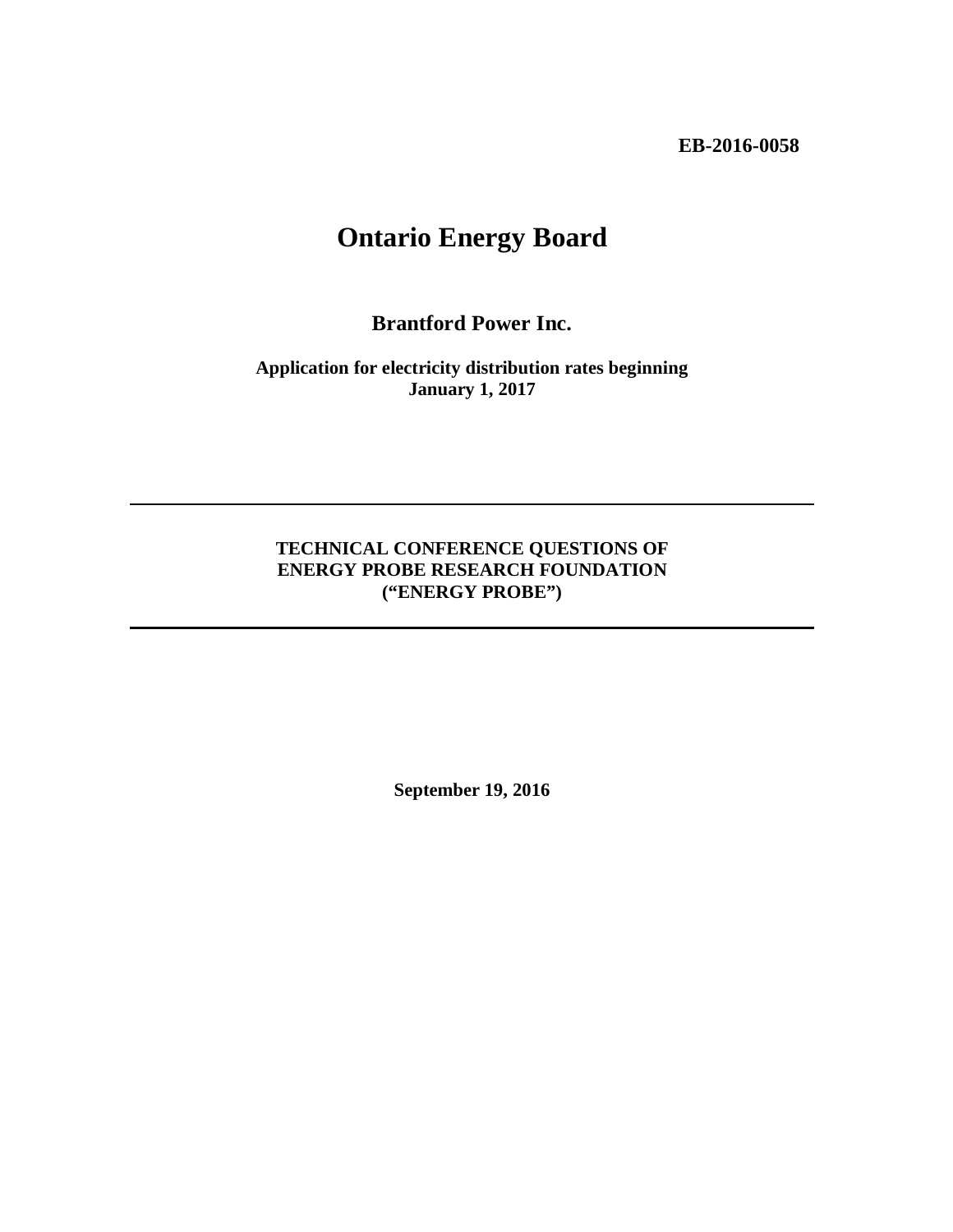### **BRANTFORD POWER INC. 2017 RATES REBASING CASE EB-2016-0058**

### **ENERGY PROBE RESEARCH FOUNDATION TECHNICAL CONFERENCE QUESTIONS**

#### **EXHIBIT 1 – ADMINISTRATIVE DOCUMENTS**

**1-Energy Probe-TCQ 1**

**Ref: 1-Staff-1 & RRWF**

**The revised RRWF filed on September 14, 2016 has not been fully completed.**

**a) Please complete all sheets (such as 10. Load Forecast) based on the interrogatory responses and any further changes made as a result of the follow up questions to the interrogatory responses.**

**b) Please complete sheet 14. Tracking Sheet to provide a reference to the interrogatory responses that result in the changes shown for each line item.**

**c) Please breakout all the impacts on the 2017 revenue requirement that result from the removal of the request for building funding in 2016 and show all calculations used.**

**d) Please explain the change in OM&A shown in the RRWF included in each of the three change lines shown.**

**e) Please explain the increase in working capital of more than \$4.9 million as a result of the building removal.**

**f) Please explain each of the three figures shown in the Other Revenues column in the change lines.**

**1-Energy Probe-TCQ 2**

**Ref: 1-Staff-1 & RRWF**

**The Revenue Deficiency/Sufficiency sheet in the RRWF shows an increase in distribution revenues at approved current rates of \$335,486 (\$16,123,389 to \$16,458,875).**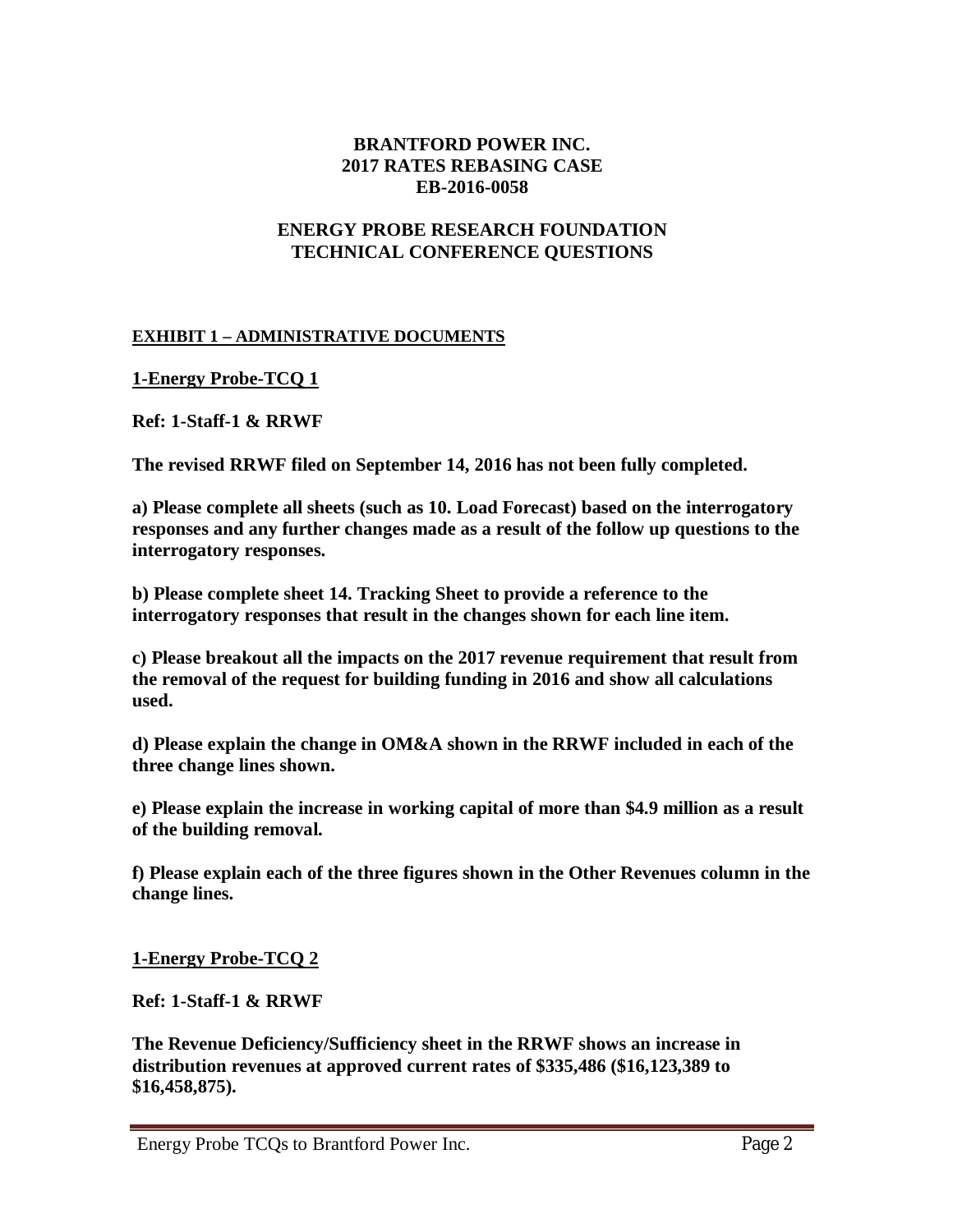**a) Please indicate what this increase is based on and provide references to the interrogatory responses that give rise to this change. For example, does it reflect the response to 3-VECC-21 related to the updated CDM figures?**

**b) If the response in part (a) is that the increase is based on the updated regression provided in the Excel file 'Brantford\_Weather Regression Model\_-Interrogatory Responses' that includes 6 more months of actual consumption, please explain why the regression model does not appear to have used actual data for those additional six months for all of the explanatory variables (i.e. heating and cooling degree days and GDP).**

**c) Please show the derivation of the increase of \$2,352,243 in working capital as a result of the cost of power adjustments shown in the Tracking Form in the RRWF.**

**1-Energy Probe-TCQ 3**

**Ref: 1-Energy Probe-2**

**Has BPI now calculated the additional revenue that should be reflected for 2016 and 2017 as noted in the response to part (b)? If yes, please provide the figures.**

## **1-Energy Probe-TCQ 4**

**Ref: 1-Energy Probe-8**

**Please reconcile the response to part (a) with the statement on page 10 of Exhibit 4, Tab 5, Schedule 1 that BPI includes its proportionate share, or \$8,333 of the BEC Board of Director costs in the revenue requirement.**

## **EXHIBIT 2 – RATE BASE**

### **2-Energy Probe-TCQ 5**

**Ref: 2-Energy Probe-18**

**Please confirm that BPI uses different depreciation rates for the various types of meters in the "Meters" category and that it applies a higher depreciation rate for smart meters than for some other types of meters. If this cannot be confirmed, please explain fully.**

#### Energy Probe TCQs to Brantford Power Inc. Page 3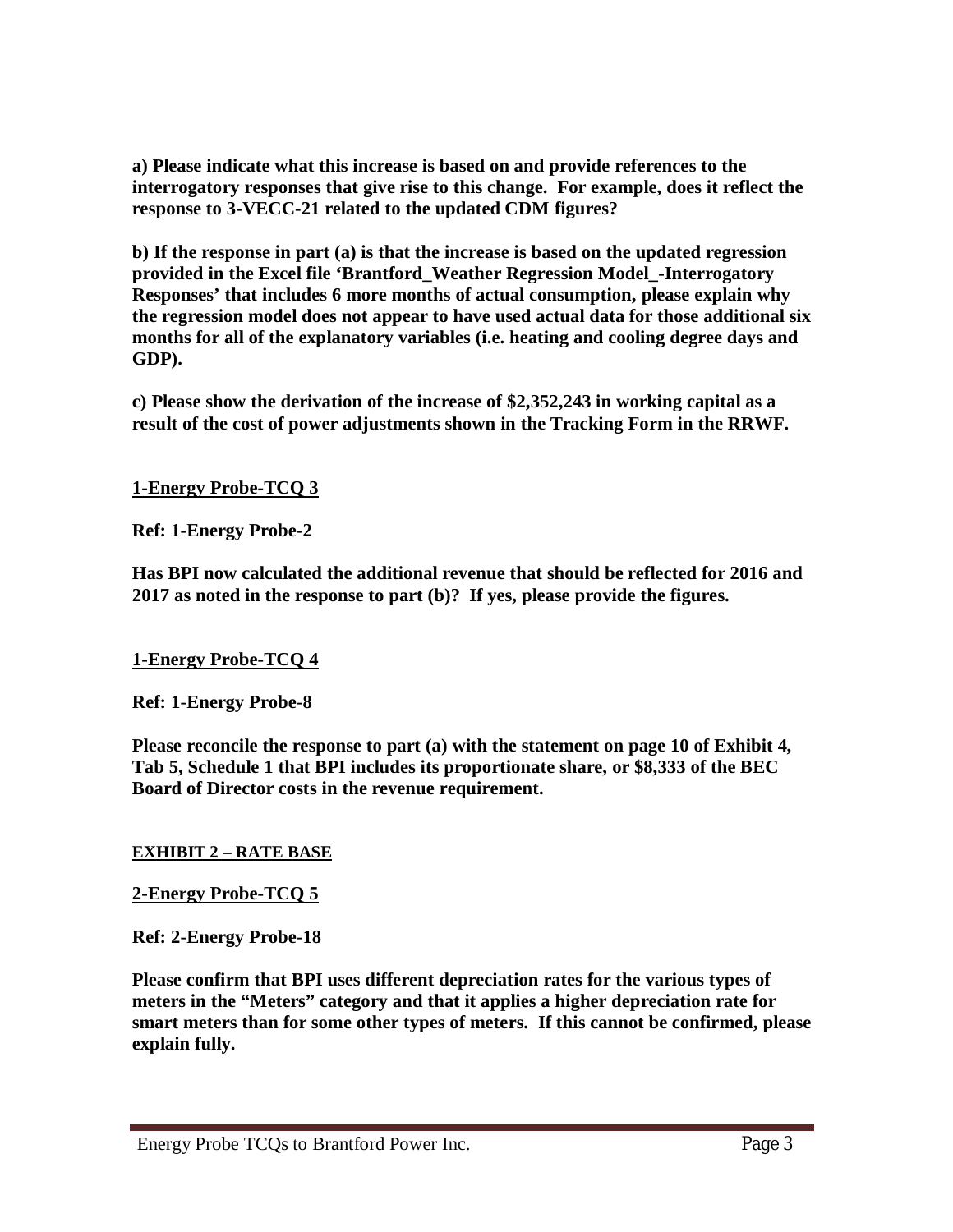## **2-Energy Probe-TCQ 6**

## **Ref: 2-SEC-10 & 2-Energy Probe-17**

**a) Please confirm that the cost of the Dalhousie (Drummond-Stanley) Rebuild of \$108,314 as found in Table .5-AH in Exhibit 2, Tab 5, Schedule 2 is included in the capital expenditures shown in Table 2.5-A.**

**b) Please confirm that this amount is also included in the in-service additions shown in the 2016 continuity schedule provided in the response to 2-Energy Probe-17. If this cannot be confirmed, please explain fully.**

**c) Given the response to 2-SEC-10 that the costs for this project are treated as work in progress, please explain the costs associated with this project still appear to be included in rate base in both 2016 and 2017.**

### **EXHIBIT 3 – OPERATING REVENUE**

### **3-Energy Probe-TCQ 7**

**Ref: 3-Energy Probe-28 & RRWF**

**a) Please explain why the total other operating revenue shown in Table 3-EP-28 in the response to the interrogatory (\$1,293,372) is not the amount shown in the RRWF as revenue offsets (\$1,169,292).**

**b) If the difference is due solely to the exclusion of the net revenue in accounts 4375 and 4380, please confirm that this reflects the removal of the forecasted income associated with the building that has been removed from the application.** 

### **3-Energy Probe-TCQ 8**

**Ref: 3-Energy Probe-29**

**Is the reason that the table provided in the response has no entries for accounts 4375 and 4380 is that the only non-CDM and non-new building revenues and costs included in these accounts is related to affiliate costs and that the revenue is equal to those costs?**

### **3-Energy Probe-TCQ 9**

**Ref: 3-Energy Probe-30**

**a) Please confirm that the \$189,930 figure provided in the response to part (c) is for field collection revenue.**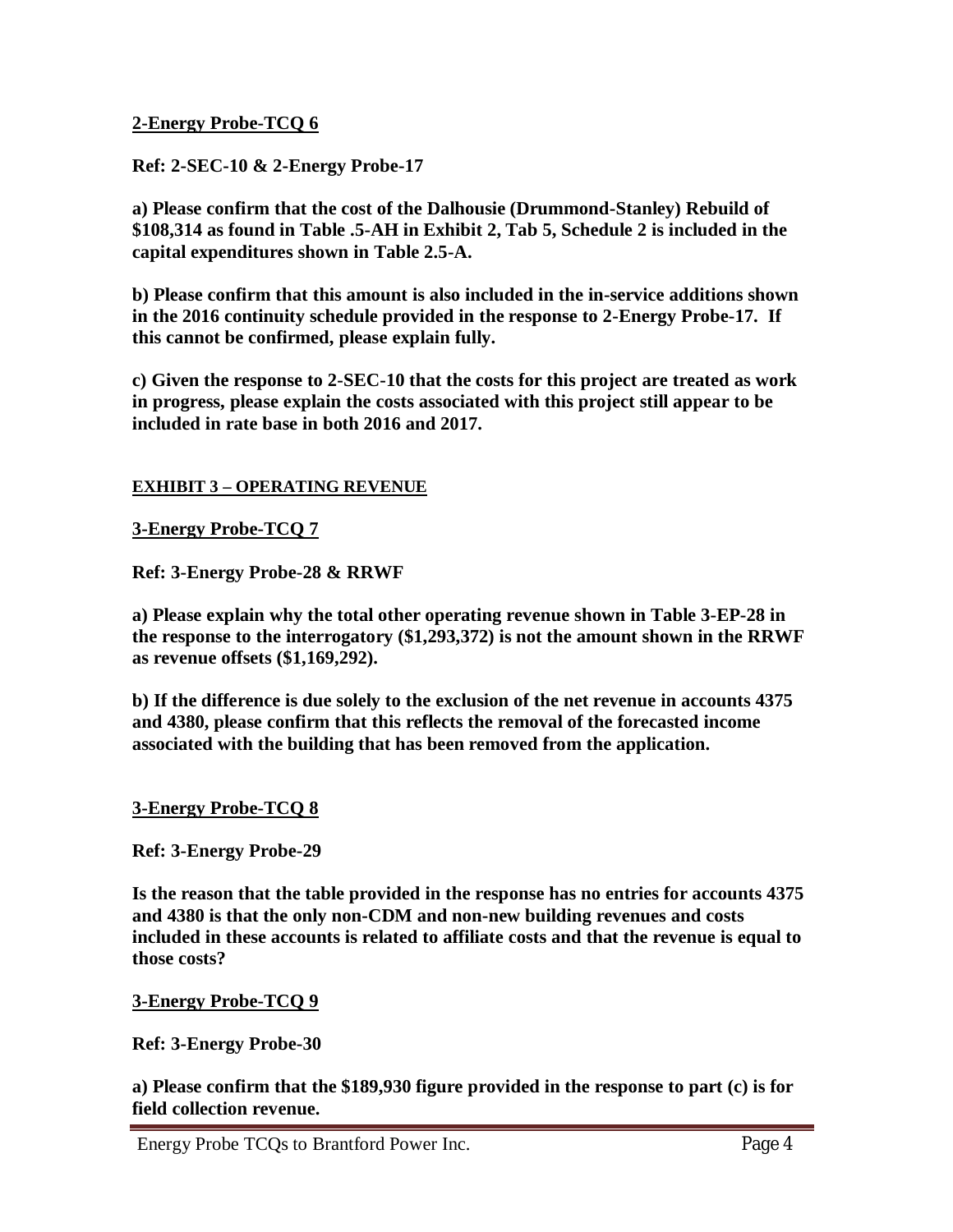**b) The response indicates that BPI increased its expectation for 2016 field collection charges in the updated revenue offsets included with 1-Staff-1. What is the updated forecast for 2016 and did BPI also change the forecast for 2017? If so, what is the new forecast?**

**c) The response to part (d) indicates that the reduction in investment income was based on declining bank balances, partly due to funding a portion of the building purchase. Given the removal of the building purchase, what is the impact on the cash balances and the forecast for investment income?**

**d) What adjustment did BPI make to 2016 and 2017 for investment income included in the response to 1-Staff-1.**

## **EXHIBIT 4 – OPERATING EXPENSES**

**4-Energy Probe-TCQ 10**

**Ref: 4-Energy Probe-33**

**a) The response to part (a) did not answer the question. Was the \$536,035 expense incurred in 2013 or 2014 or was it incurred in 2012 or previous years?**

**b) Please indicate whether the \$362,000 in amortization expense is included in the 2013 or 2014 actual figures shown in Table 4.2-B.**

**c) Please indicate whether the \$174,035 OM&A expense is included in the 2013 or 2014 actual figures shown in Table 4.2-B.**

**d) Please confirm that the response labelled as part (e) is the response to the question labelled as part (d).**

**e) Please provide the response to the question in part (e).**

## **4-Energy Probe-TCQ 11**

**Ref: 4-Energy Probe-38**

**a) What is the \$25,000 difference between the \$10,470,506 figure shown in Table 4- EP-38 (and in Table 4.1-A) and the figure of \$10,495,506 shown as the OM&A expense in the Application column of the RRWF?**

**b) Please show the movement from the original \$10,470,506 in OM&A expenses to the new figure of \$10,670,611 shown in the RRWF. Please explain all adjustments.**